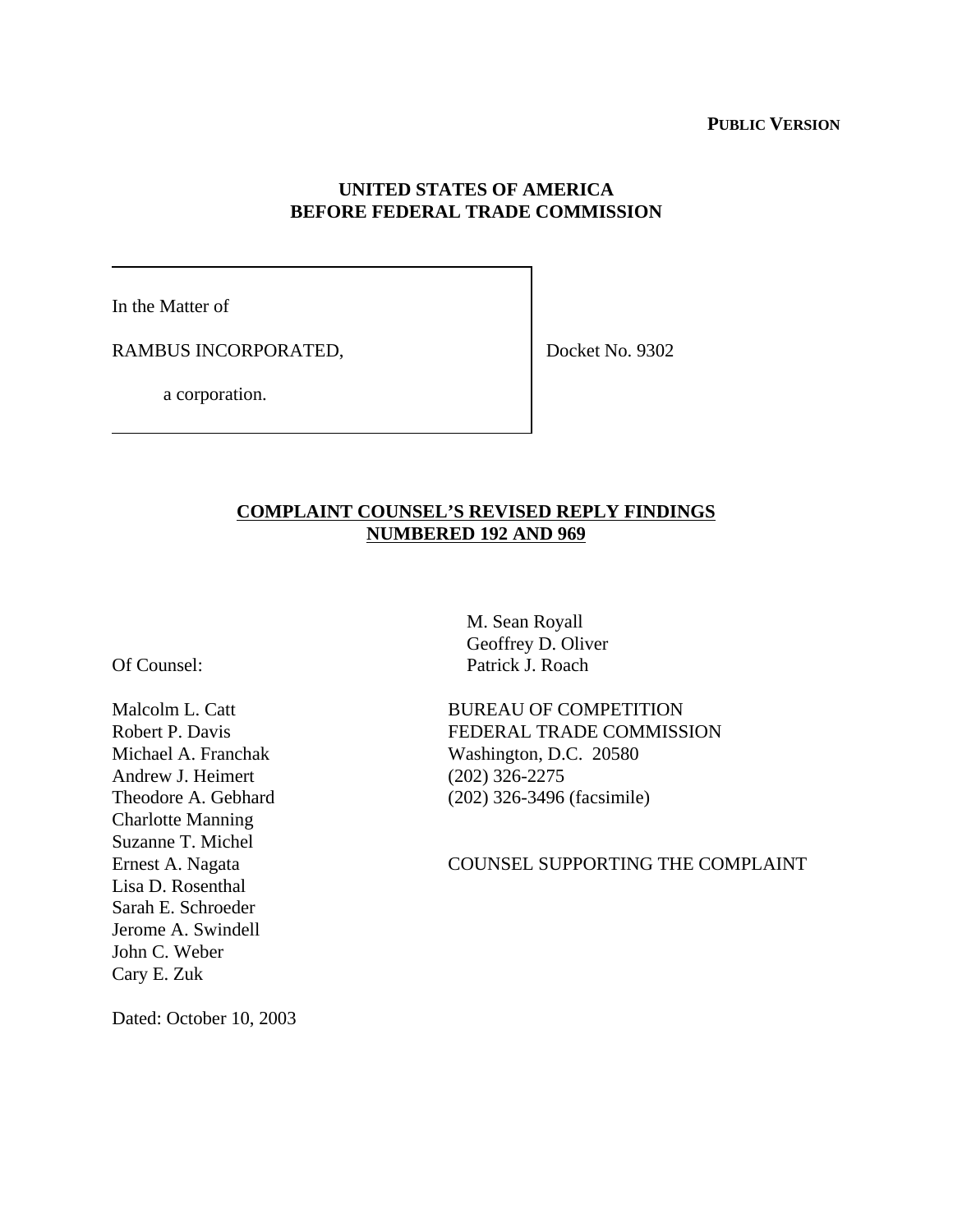192. IBM informed JEDEC members and JEDEC leaders on several occasions between 1992 and 1996 that it would not disclose its intellectual property position at JEDEC meetings. (JX 15 at 6; RX 420 at 1; JX 18 at 8; JX 19 at 4).

## **Response to Finding 192:** This proposed finding is inaccurate, misleading,

contrary to the weight of the evidence, and ignores substantial evidence in the record because IBM representatives stated that they would disclose pending or issued patents of which IBM's representatives were aware. *See* CCFF 325-29. As explained by Mr. Kelley and Mr. Kellogg, IBM could not commit to providing a list of all its relevant patents because such a search of the company's patent portfolio would be difficult and, even if undertaken, could not be guaranteed to find all relevant patents. IBM did, however, agree to evaluate any purported patent or patent application that other participants could identify. *See* CCFF 327-28. The testimony of Mr. Kelley and Mr. Kellogg is consistent with contemporaneous IBM business documents. *See, e.g.,* G. Kelley, Tr. 2455-58. This is in direct contrast to the conduct of Rambus, which intentionally concealed applicable patents and patent applications. CCFF 813-16, 909, 927, 931, 944, 953, 961, 974, 976, 980, 986, 999, 1017, 1027, 1033, 1038, 1048, 1063, 1067, 1082, 1098-99, 1111, 1238-59, 1676-1700.

In addition, RPF 192 does not support the conclusion that JEDEC "leaders" understood the patent disclosure policy to be anything other than mandatory. Such a conclusion is contrary to the overwhelming weight of contemporaneous evidence (including the 21-I Manual, the Townsend presentations, the Townsend memoranda, and the sign-in sheets) and witness testimony (including testimony of Messrs. Kelly, Rhoden, Lee, Sussman, Landgraf, Williams, Brown, Calvin, Meyer, and Kelley) that confirms that JEDEC intended the disclosure obligation to be mandatory. *See* CCFF 318-19, 324, 330, 360, 363, 367, 370, 378.

969. JEDEC-compliant SDRAM parts use two of the four Rambus technologies at issue: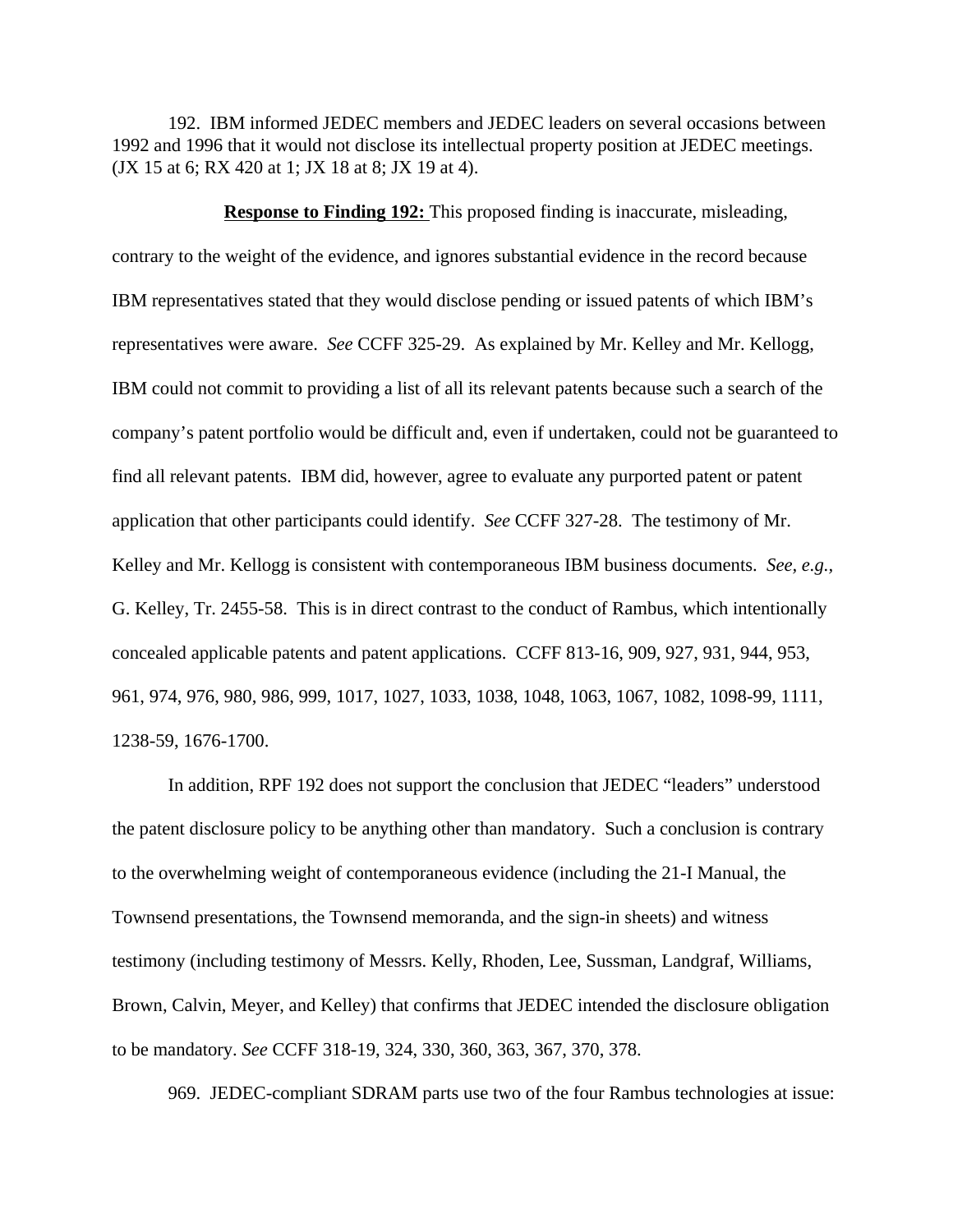programmable CAS latency and programmable burst length. In order to determine whether the use of alternatives to the Rambus technologies used in SDRAM is more costly than paying the Rambus royalties, one can determine the additional variable costs associated with the alternatives and compare them to the Rambus royalties that would be paid under the a license from Rambus. (Rapp, Tr. 9830-33). Costs for alternatives to different features are additive; that is, to calculate the costs associated with implementing alternatives to more than one feature simultaneously, one would simply add the costs associated with the individual alternatives. (Geilhufe, Tr. 9614).

**Response to Finding 969:** The statement in RPF 969 that "[i]n order to determine whether the use of alternatives to the Rambus technologies used in SDRAM is more costly than paying the Rambus royalties, one can determine the additional variable costs associated with the alternatives and compare them to the Rambus royalties that would be paid under the a license from Rambus" is misleading and contrary to the weight of the evidence because it implies that each member of JEDEC is faced with the same costs to comply with the standard. However, JEDEC is composed of broad array of companies and individuals. (*See, e.g.,* CCRF 4). These companies represent a broad cross-section of the semiconductor supply chain from around the world and so would experience costs differently depending on where they are in the semiconductor supply chain. (CCFF 212-213). Furthermore, the comparison of manufacturing costs and royalties is misleading because that comparison does not take into account the differences between the two types of costs. In particular, manufacturing costs are not subject to hold-up and royalties are. (McAfee, Tr. 11241-11243). Finally, there is no evidence in the record that JEDEC members conducted this type of analysis in making decisions regarding what technologies to put into the standards. Mr. Geilhufe did nothing to ensure that the analysis that he did was the type of analysis done at JEDEC. (CCFF 2121). Similarly, Dr. Rapp simply assumed that JEDEC would perform the same type of analysis that he d*id.* (CCFF 2825-2827).

Mr. Geilhufe's opinions regarding the costs of alternative technologies are not actual costs but estimated costs. (Geilhufe, Tr. 9665). As a result of the fact that Mr. Geilhufe was